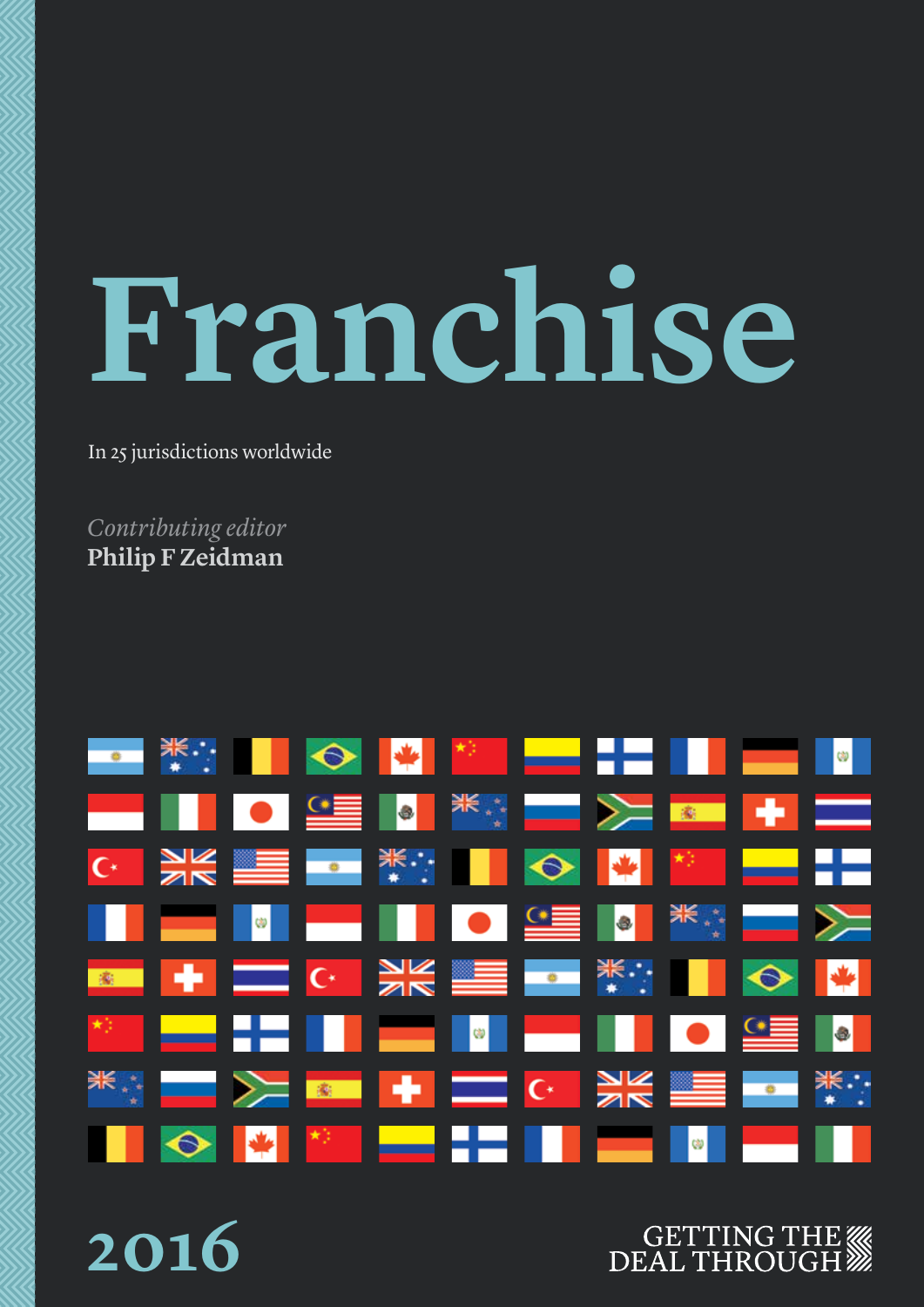# GETTING THE

# **Franchise 2016**

# *Contributing editor* **Philip F Zeidman DLA Piper LLP (US)**

Publisher Gideon Roberton gideon.roberton@lbresearch.com

Subscriptions Sophie Pallier subscriptions@gettingthedealthrough.com

Business development managers Alan Lee alan.lee@lbresearch.com

Adam Sargent adam.sargent@lbresearch.com

Dan White dan.white@lbresearch.com



Published by Law Business Research Ltd 87 Lancaster Road London, W11 1QQ, UK Tel: +44 20 3708 4199 Fax: +44 20 7229 6910

© Law Business Research Ltd 2015 No photocopying without a CLA licence. First published 2007 Tenth edition ISSN 1752-3338

The information provided in this publication is general and may not apply in a specific situation. Legal advice should always be sought before taking any legal action based on the information provided. This information is not intended to create, nor does receipt of it constitute, a lawyer–client relationship. The publishers and authors accept no responsibility for any acts or omissions contained herein. Although the information provided is accurate as of July 2015, be advised that this is a developing area.

Printed and distributed by Encompass Print Solutions Tel: 0844 2480 112

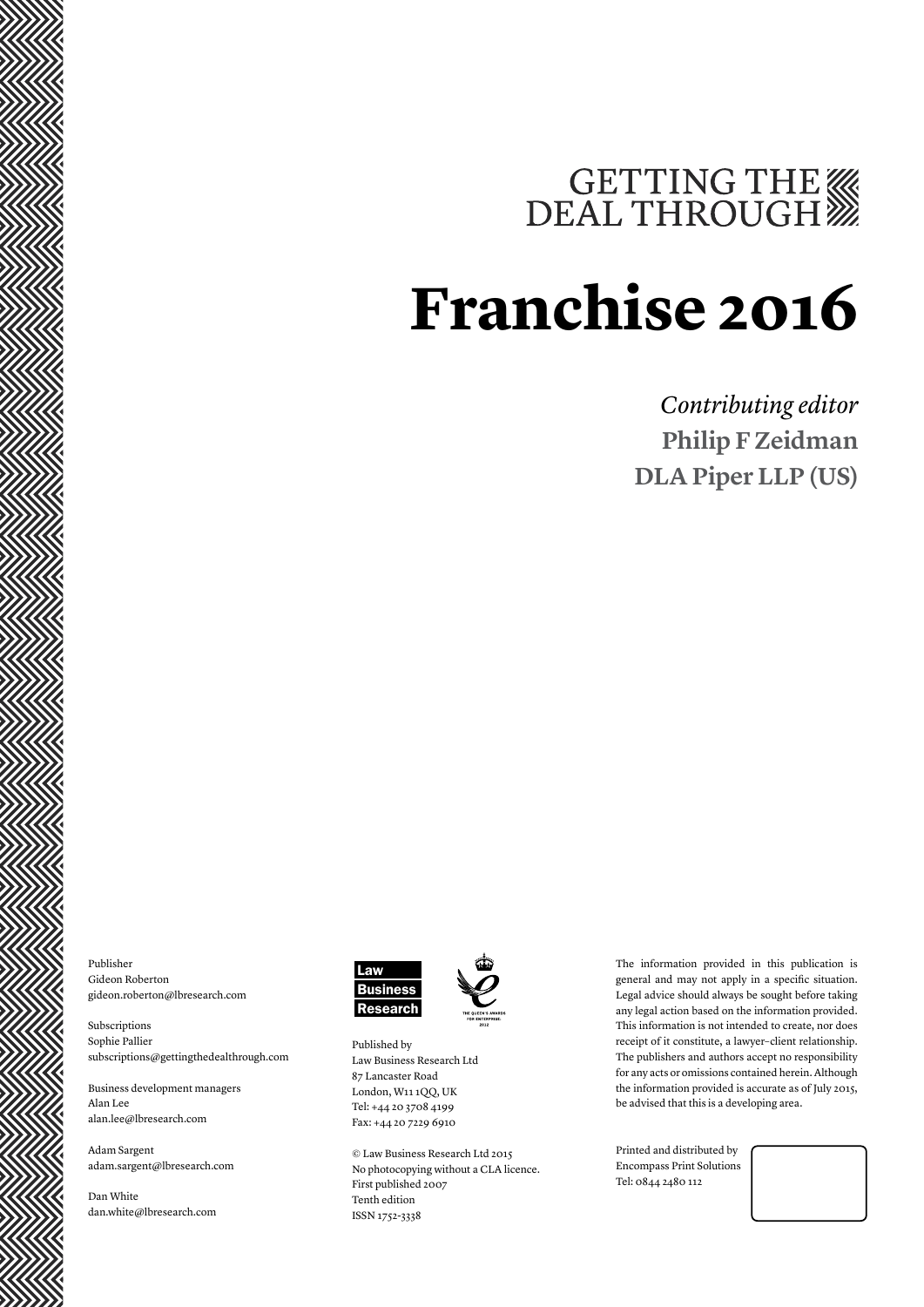### **CONTENTS**

| The president of the company just left a message for you                                        | 5  | <b>Italy</b>                                                                    | 82  |
|-------------------------------------------------------------------------------------------------|----|---------------------------------------------------------------------------------|-----|
| Philip F Zeidman<br>DLA Piper LLP (US)                                                          |    | Roberto Pera and Irene Morgillo<br>Rödl & Partner                               |     |
| Argentina                                                                                       | 7  | Japan                                                                           | 89  |
| Diego César Bunge<br>Estudio Bunge - Bunge, Smith & Luchía Puig Abogados                        |    | <b>Etsuko Hara</b><br>Anderson Mōri & Tomotsune                                 |     |
| Australia                                                                                       | 12 | Malaysia                                                                        | 94  |
| Philip Colman and John Sier<br>MST Lawyers                                                      |    | Jin Nee Wong<br>Wong Jin Nee & Teo                                              |     |
| <b>Belgium</b>                                                                                  | 19 | Mexico                                                                          | 101 |
| Pierre Demolin, Véronique Demolin, Benoit Simpelaere and<br><b>Leonard Hawkes</b><br>DBB        |    | Jorge Mondragón<br>González Calvillo SC                                         |     |
|                                                                                                 |    | <b>New Zealand</b>                                                              | 107 |
| Brazil                                                                                          | 25 | <b>Stewart Germann</b>                                                          |     |
| Paulo Shigueru Yamaguchi, Marco Mello Cunha and<br>Theo Santos Cabral da Hora<br>Tess Advogados |    | Stewart Germann Law Office                                                      |     |
|                                                                                                 |    | Russia                                                                          | 112 |
| Canada                                                                                          | 30 | Vladimir Biriulin and Sergey Medvedev<br>Gorodissky & Partners                  |     |
| Bruno Floriani, Marvin Liebman and Marissa Carnevale                                            |    |                                                                                 |     |
| Lapointe Rosenstein Marchand Melançon LLP                                                       |    | <b>South Africa</b>                                                             | 117 |
|                                                                                                 |    | <b>Eugene Honey</b>                                                             |     |
| China                                                                                           | 38 | Adams & Adams                                                                   |     |
| Claudio d'Agostino and Paula Cao<br>DLA Piper UK LLP (Shanghai and Beijing)                     |    | Spain                                                                           | 123 |
| Colombia                                                                                        |    | Ignacio Alonso                                                                  |     |
| Juan Carlos Uribe                                                                               | 46 | Even Abogados                                                                   |     |
| Triana, Uribe & Michelsen                                                                       |    | Switzerland                                                                     | 129 |
|                                                                                                 |    | Martin Ammann and Christophe Rapin                                              |     |
| Finland                                                                                         | 52 | Meyerlustenberger Lachenal                                                      |     |
| Patrick Lindgren                                                                                |    |                                                                                 |     |
| Advocare Law Office                                                                             |    | Thailand                                                                        | 135 |
| <b>France</b>                                                                                   | 58 | Chanvitaya Suvarnapunya and Pattama Jarupunphol<br>DLA Piper (Thailand) Limited |     |
| <b>Emmanuel Schulte</b>                                                                         |    |                                                                                 |     |
| Bersay & Associés                                                                               |    | <b>Turkey</b>                                                                   | 140 |
|                                                                                                 |    | Hikmet Koyuncuoğlu and Seza Ceren Aktaş                                         |     |
| Germany                                                                                         | 64 | Koyuncuoğlu & Köksal Law Firm                                                   |     |
| Karsten Metzlaff and Tom Billing                                                                |    |                                                                                 |     |
| Noerr LLP                                                                                       |    | <b>United Kingdom</b>                                                           | 146 |
| Guatemala                                                                                       | 70 | David Bond, Chris Wormald and Vicky Reinhardt<br>Fieldfisher                    |     |
| <b>Marco Antonio Palacios</b>                                                                   |    |                                                                                 |     |
| Palacios & Asociados                                                                            |    | <b>United States</b>                                                            | 151 |
|                                                                                                 |    | Michael G Brennan and Philip F Zeidman                                          |     |
| Indonesia                                                                                       | 75 | DLA Piper LLP (US)                                                              |     |
| Galinar R Kartakusuma and Reagan Roy Teguh<br>Makarim & Taira S                                 |    |                                                                                 |     |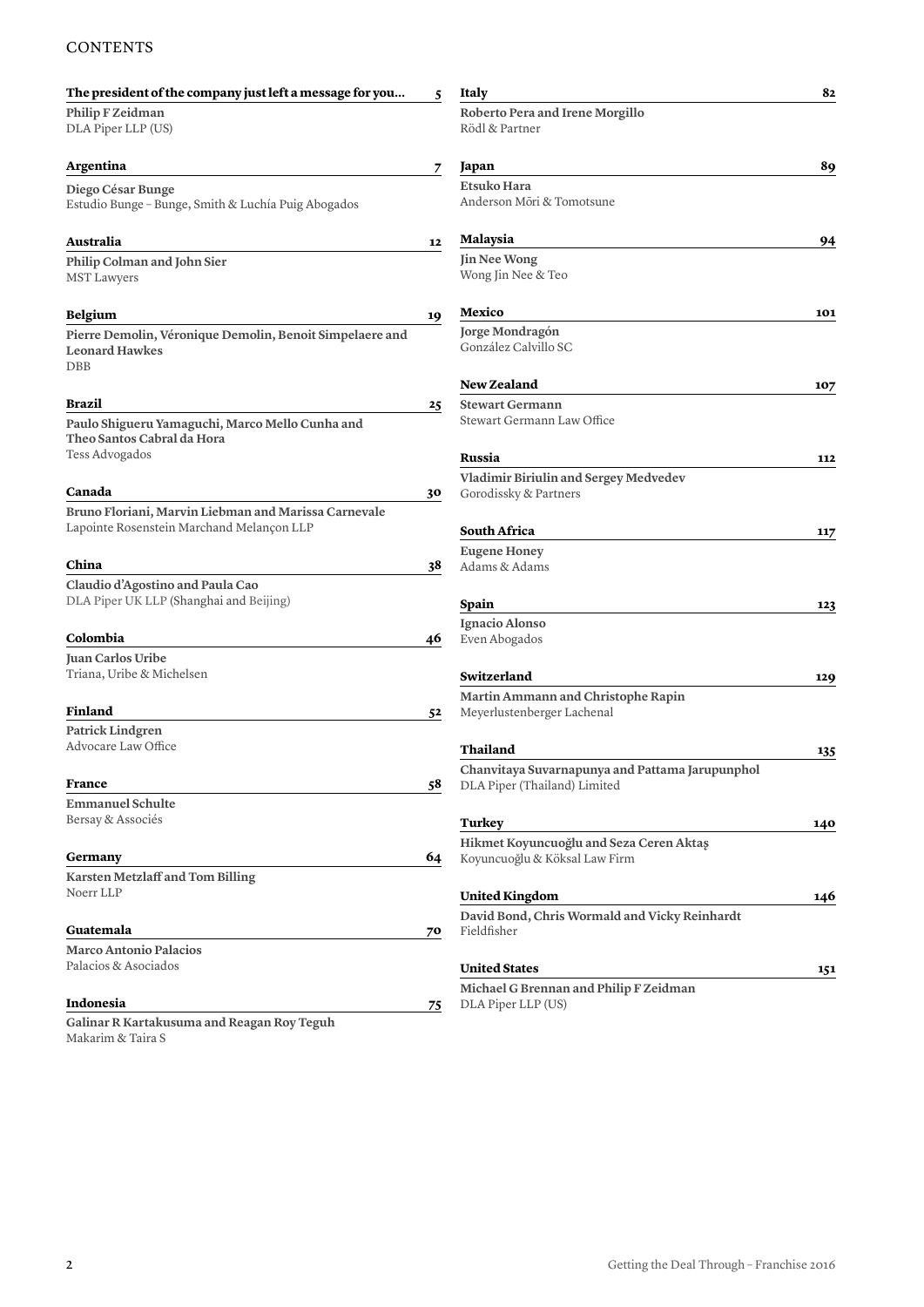# **Canada**

### **Bruno Floriani, Marvin Liebman and Marissa Carnevale**

**Lapointe Rosenstein Marchand Melançon LLP**

#### **Overview**

#### **1 What forms of business entities are relevant to the typical franchisor?**

There are several different vehicles available to foreign franchisors who wish to carry on business in Canada, each with varying tax and corporate consequences.

The preferred choice of vehicle used for the expansion of a foreign franchise system into Canada is the incorporation of a Canadian subsidiary. By using a Canadian subsidiary, the franchisor has a local direct physical presence and indicates to the general public that it has made a commitment to Canada. Foreign franchisors may instead wish to enter the Canadian market by franchising directly from their country without the creation of a permanent establishment in Canada, thus avoiding being considered by Canadian tax authorities as carrying on business in Canada (see question  $\zeta$ ).

#### **2 What laws and agencies govern the formation of business entities?**

The federal legislation under which a corporation may be incorporated is the Canada Business Corporations Act (CBCA). Provinces have also enacted similar statutes regulating the formation of corporate entities. The formation of partnerships and other non-corporate entities is governed solely by legislation that is specific to each province. Business entities must usually register with the relevant corporate or business registry of each province in which they wish to conduct business.

#### **3 Provide an overview of the requirements for forming and maintaining a business entity.**

Registration mechanisms for forming and maintaining business entities in Canada are generally straightforward, requiring little more than the payment of prescribed fees and the filing of specific corporate or business registry forms that describe, inter alia, the nature of the business, its structure, the scope of its undertakings and basic information regarding its shareholders and directors. Annual filings are also typically required in each of the provinces in which a business entity carries on business and, in the case of corporations incorporated under the CBCA, at the federal level.

#### **4 What restrictions apply to foreign business entities and foreign investment?**

Pursuant to the Investment Canada Act, foreign business entities seeking to acquire or establish a Canadian business are required to notify Industry Canada no later than 30 days following such acquisition or establishment. An onerous and thorough review process applies to non-World Trade Organization investors where the asset value of the acquired Canadian business is at least C\$5 million for direct acquisitions or C\$50 million for indirect acquisitions. However, the C\$5 million threshold will apply to indirect acquisitions where the asset value of the acquired Canadian business represents greater than 50 per cent of the asset value of the global transaction. The review threshold for World Trade Organization investors was raised to an 'enterprise value' of C\$600 million as of 24 April 2015; most franchisors do not meet this threshold. This threshold is indexed periodically and is expected to reach C\$1 billion in the next few years as a result of recently implemented legislative amendments.

Furthermore, it is important to note that certain corporate statutes, such as the CBCA and the Ontario Business Corporations Act, set out requirements as to the residency of directors pursuant to which at least one director (or 25 per cent of the directors if there are more than four) must be a Canadian resident. The corporate statutes of other provinces, such as British Columbia and Quebec, do not impose similar residency requirements.

#### **5 Briefly describe the aspects of the tax system relevant to franchisors. How are foreign businesses and individuals taxed?**

Generally, three business structures are available to a franchisor wishing to export its franchise system into Canada.

- A foreign franchisor may choose to contract directly with its Canadian franchisees without carrying on business in Canada directly or through a permanent establishment in Canada. In such an event, income earned in Canada by the franchisor through royalty payments and rent would be characterised as passive income and subject in Canada to a withholding tax only. The standard withholding tax rate of 25 per cent under Canadian income tax legislation is often reduced to 10 per cent by tax treaties entered into between Canada and other jurisdictions – these should be carefully reviewed and considered at the structural stage of planning any entry into the Canadian market.
- A franchisor may opt to carry on business in Canada using a Canadian branch or division. If the franchisor carries on business in Canada through a fixed place of business or permanent establishment, any income derived in respect thereof will generally qualify as 'business income' that is taxable in Canada on a net income basis. Furthermore, the income of a non-resident franchisor carrying on business through a Canadian branch will typically be subject to a 'branch tax' that is payable at the time the earnings of the subsidiary are accrued (and not at the time the income is paid to the foreign franchisor). In light of the foregoing, few franchisors choose to establish a branch office or division for the purpose of expanding into the Canadian market.
- A franchisor may choose to carry on business in Canada through a federally or provincially incorporated subsidiary. This is the most frequently used vehicle by non-resident franchisors wishing to export a franchise system into Canada. The incorporation of a subsidiary presents certain advantages, including the avoidance of Canadian withholding tax on passive income. Nonetheless, the subsidiary's income would be taxable in Canada on a net income basis and dividends paid to its parent would be subject to a withholding tax of 25 per cent. This rate is often reduced to between 5 and 15 per cent by tax treaties entered into between Canada and other jurisdictions. The franchisor may also charge a reasonable fee for providing assistance to its Canadian subsidiary in the operation of its business activities with the expectation that a reasonable portion of such fee may then be deducted from the subsidiary's income for tax purposes. Normally, a fee negotiated between arm's-length parties would meet the reasonability test.

In conclusion, significant business and tax consequences arise from each of the above-mentioned structures – a thorough review of all relevant Canadian legislation pertaining to each structure and a careful evaluation of the effect of tax treaties ratified by Canada is strongly advised.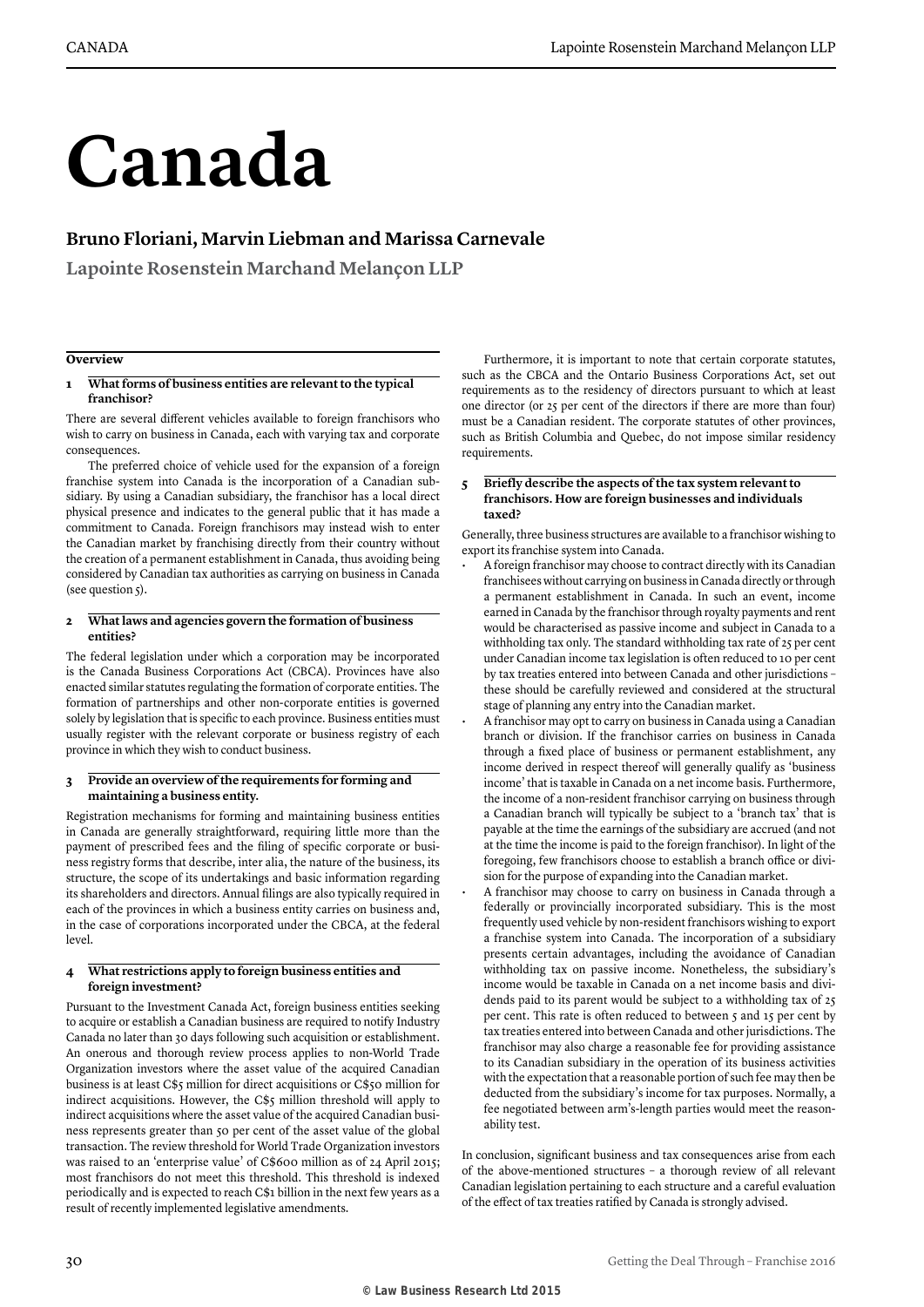#### **6 Are there any relevant labour and employment considerations for typical franchisors? What is the risk that a franchisee or employees of a franchisee could be deemed employees of the franchisor? What can be done to reduce this risk?**

Each Canadian province has enacted its own health and safety, employment standards and labour relations legislation. Accordingly, provincial laws and regulations govern most matters relating to labour law (for example, minimum wages, hours of work, overtime, leave, termination of employment, union certification and collective bargaining rights).

Each franchisee must operate as a truly independent and distinct entity from its franchisor so as to be considered a separate employer for labour union certification and collective bargaining purposes. Additionally, even if the franchisee is separately incorporated and operates independently, it is imperative to ensure that there exists no common control or direction emanating from the franchisor that is greater than that which typically characterises the franchisor–franchisee relationship. To do otherwise would be to run the risk of having a union certification or collective agreement with respect to one franchisee being extended to other franchised or corporate outlets. Furthermore, most provincial jurisdictions recognise successor liability following a transfer or sale of a business, such that the new employer is bound by the union certification and, in certain circumstances, by the collective bargaining agreement concluded with the union representing the employees of the sold business.

#### **7 How are trademarks and know-how protected?**

The Trademarks Act (Canada) defines a trademark as a 'mark that is used by a person for the purpose of distinguishing or so as to distinguish wares or services manufactured, sold, leased, hired or performed by him from those manufactured, sold, leased, hired or performed by others, a certification mark, a distinguishing guise or a proposed trademark'. As such, distinctiveness is central to the definition and a trademark need not be registered to be valid, or even licensed, in Canada. Nonetheless, registration with the Canadian Office of Intellectual Property has the advantage of providing nationwide protection of the registered trademark and, in the Province of Quebec, enables the use of any English-only terminology that is a registered trademark (provided that no French version of the trademark has been registered and that a generic description of the goods and services is included in French) on catalogues, brochures, public signs and certain other commercial advertising in circumstances where the same would, as a practical matter, be prohibited absent registration. An application for registration may be filed on several bases, namely on previous use or making known in Canada, proposed use in Canada or on foreign use and registration.

Remedies available following the breach of exclusive use clauses or the use of a confusing trademark range from injunctive remedies to passing-off actions that may be instituted before either the Federal Court of Canada or the provincial superior court with territorial jurisdiction.

There is no statutory protection of know-how in Canada. Parties must rely on common law tort and contractual undertakings to protect knowhow from unauthorised disclosure or use. Accordingly, the nature of the confidential information that a franchisor wishes to protect, as well as the legal consequences arising as a result of its dissemination, should be clearly identified by the contracting parties in their franchise agreement.

The Trademarks Act has recently undergone extensive amendments that will have a major impact on trademark owners in Canada. These amendments will, inter alia, introduce a new and broadened definition of trademark as well as important modifications to use requirements and filing bases so as to reflect Canada's recent decision to adhere to the Madrid Protocol. Given that full implementation of these amendments is subject to the review, adoption and implementation of suitable regulations not expected before the end of 2016, the current registration system remains in effect until further notice.

#### **8 What are the relevant aspects of the real estate market and real estate law?**

With the exception of the province of Quebec, all provincial property laws are based on the English common law system, pursuant to which real estate can either be held in fee simple or by way of a leasehold interest. Such interest is registered with the public land registry. Quebec's property laws are based on the French civil law system. They require the registration of ownership rights and permit the registration of lease rights in the public land registry.

No particular restrictions exist as to the nature of the arrangement to be concluded between the franchisor and the franchisee with regard to real (or, in civil law, immoveable) property. For instance, a franchisor may wish to enter into a head lease and sublease the premises to a franchisee. In such circumstances, cross-default provisions as between the sublease and the franchise agreement are advisable so that a right to terminate for breach of one gives rise to a right to terminate the other. In the absence of such provisions, the franchise agreement and the sublease will be construed as two independent contracts and breach of one may not have any bearing on the other. Moreover, it is advisable to include automatic termination provisions in a sublease and a franchisor's right to terminate in a franchise agreement in circumstances where the head lease is terminated.

Generally, foreign ownership of, or the transfer to non-residents of, real estate situated in Canada is not restricted, save for those instances where such real estate benefits from statutory protection given its cultural or historical significance.

#### **Laws and agencies that regulate the offer and sale of franchises**

#### **9 What is the legal definition of a franchise?**

The offer and sale of franchises in Canada is regulated by the provinces rather than by the federal government. Definitive franchise legislation is currently in force in five Canadian provinces: Alberta, Ontario, New Brunswick (NB), Prince Edward Island (PEI) and Manitoba. The most recent of these provinces whose franchise legislation is currently in force is Manitoba, whose legislation came into force on 1 October 2012. In addition, the Civil Code of Quebec contains provisions applicable to all contracts governed by Quebec law, including franchise agreements.

The Arthur Wishart Act (Franchise Disclosure) in the Province of Ontario (the Ontario Act), the Prince Edward Island Franchises Act (PEI Act), the New Brunswick Franchises Act (the NB Act) and the Manitoba Franchises Act (the Manitoba Act) each generally define a 'franchise' as a right to engage in a business where the franchisee is required to make one or several payments to the franchisor in the course of operating the business or as a condition of acquiring the franchise or commencing operations, and in which the franchisee is granted either:

- the right to sell goods or services substantially associated with the franchisor's trademarks in circumstances where the franchisor or any of its associates has significant control over, or offers significant assistance in, the franchisee's method of operation; or
- representational or distribution rights to sell goods or services supplied by the franchisor or its designated supplier, and the franchisor (or any person it designates) provides location assistance to the franchisee.

The Ontario Act, the PEI Act and the NB Act apply to franchise agreements entered into on or after 1 July 2000, 1 July 2006 and 1 February 2011, respectively, and to renewals or extensions of franchise agreements, regardless of whether such franchise agreements were entered into before or after such date, provided that the business operated pursuant to such franchise agreements is to be operated partly or entirely in Ontario, PEI or NB, respectively. The Manitoba Act is conceptually similar and applies to franchise agreements entered into, renewed or extended on or after 1 October 2012. Furthermore, there is no residency requirement in respect of the franchisee with respect to whom the Ontario Act, the PEI Act, the NB Act or the Manitoba Act applies.

In Alberta's Franchises Act (the Alberta Act), a 'franchise' is defined as a right to engage in a business:

- in which goods or services are sold, offered for sale or distributed under a marketing or business plan substantially prescribed by the franchisor or any of its associates and that is substantially associated with any of its trademarks, service marks, trade names, logotypes or advertising; and
- that involves a continuing financial obligation of the franchisee to the franchisor or any of its associates and significant continuing operational controls by the latter on the operation of the franchised business, or the payment of any franchise fee (the latter fee being defined as any direct or indirect payment to purchase or to operate a franchise), and includes a master franchise and subfranchise.

The Alberta Act applies to the sale of a franchise made on or after 1 November 1995 if the franchised business is to be operated partly or entirely in Alberta and if the purchaser of the franchise is an Alberta resident or has a permanent establishment in Alberta for the purposes of the Alberta Corporate Tax Act.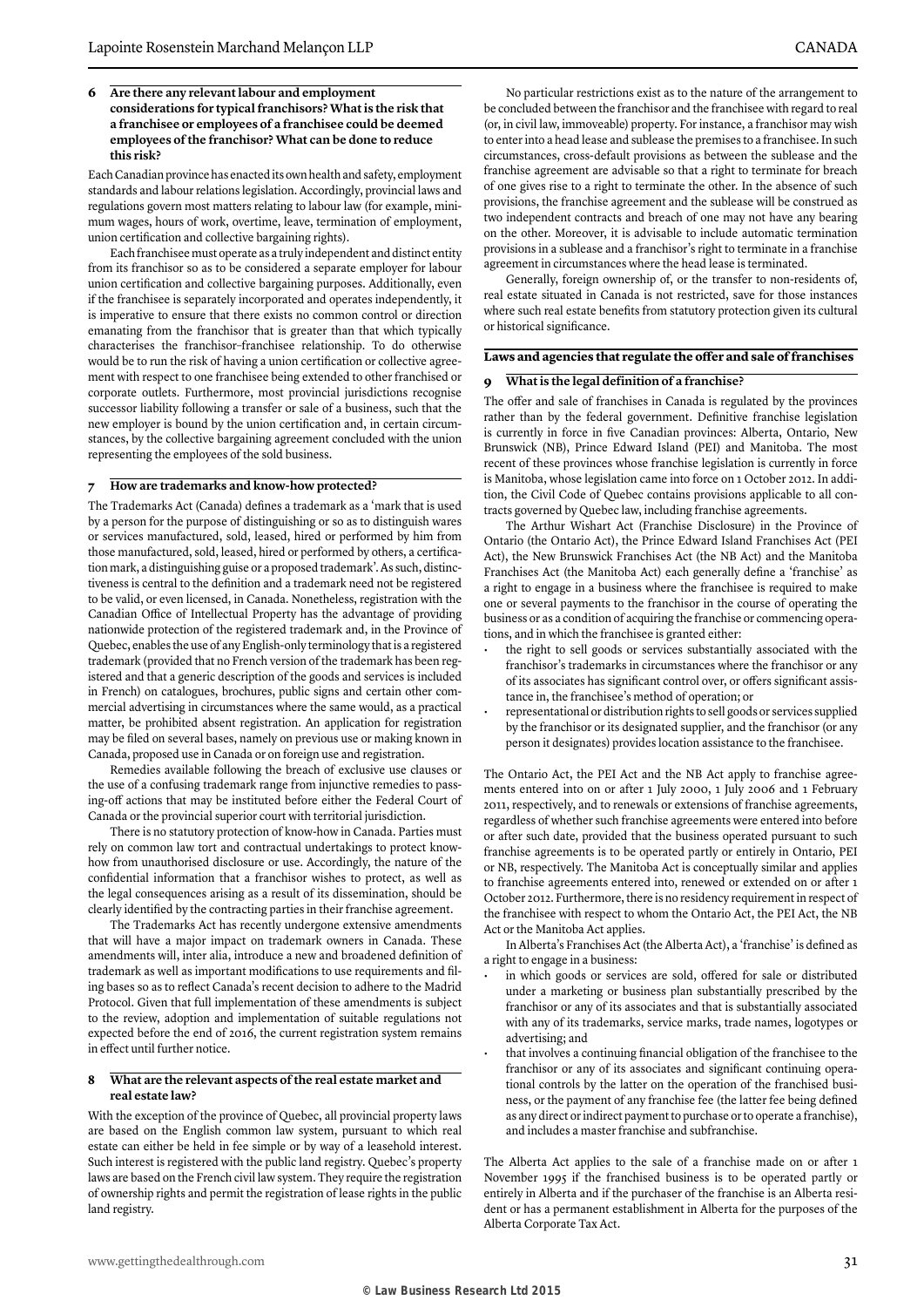Given the breadth of these definitions, Canadian franchise legislation may cover a number of business agreements and traditional distribution or licensing networks that would not typically qualify as franchise agreements, as the term 'franchise agreement' may be understood in other jurisdictions.

#### **10 Which laws and government agencies regulate the offer and sale of franchises?**

Currently adopted franchise legislation is limited to the Alberta Act, the Ontario Act, the PEI Act, the NB Act and the Manitoba Act (collectively, the Canadian Franchise Acts), and similar legislation is expected to come into force to govern such relationships in the province of British Columbia. No other province or territory of Canada has regulated the offer and sale of franchises through franchise-specific legislation.

#### **11 Describe the relevant requirements of these laws and agencies.**

The Canadian Franchise Acts set forth a number of requirements governing the relationship between a franchisor and a franchisee, the principal ones being the duty of fair dealing imposed upon the parties in respect of their performance of the franchise agreement, the obligation of franchisors to disclose material and prescribed information to prospective franchisees in compliance with the relevant statutory and regulatory scheme, and the statutory right of franchisees to associate with each other and form an organisation.

#### **12 What are the exemptions and exclusions from any franchise laws and regulations?**

Exemptions exist in each of the Canadian Franchise Acts, other than the Alberta Act, as follows.

#### **Full exemptions**

The Canadian Franchise Acts, other than the Alberta Act, do not apply to the following commercial relationships:

- employer–employee relationships;
- partnerships;
- memberships in a cooperative association, as prescribed in the NB Act, the PEI Act or the regulations to the Ontario Act, as the case may be;
- arrangements for the use of a trademark, trade name or advertising to distinguish a paid-for evaluation, testing or certification service for goods, commodities or services;
- arrangements with a single licensee in respect of a specific trademark, trade name or advertising if it is the only one of its general nature and type to be granted in Canada;
- any lease, licence or similar agreement for space in the premises of another retailer where the lessee is not required or advised to buy the goods or services it sells from the retailer or any of its affiliates (Ontario Act only);
- oral relationships or arrangements without any writing evidencing any material term or aspect of the relationship or arrangement;
- a service contract or franchise-like arrangement with the Crown or an agent of the Crown (except the Manitoba Act); and
- an arrangement arising out of an agreement for the purchase and sale of a reasonable amount of goods at a reasonable wholesale price or for the purchase of a reasonable amount of services at a reasonable price (except the Ontario Act).

#### **Partial exemptions – the obligation to disclose**

All of the Canadian Franchise Acts, other than the Alberta Act, contain exemptions from disclosure requirements that include, for example, the sale of a franchise to a person to sell goods or services within a business in which that person has an interest, provided that the sales arising from those goods or services do not exceed 20 per cent of the total sales of the business.

Exemptions are also set out in the Canadian Franchise Acts in connection with the granting of a franchise if the prospective franchisee is required to make a total annual investment to acquire and operate the franchise in an amount that does not exceed the amount prescribed under each of the Canadian Franchise Acts, currently C\$5,000.

Exemptions exist in the Alberta Act with respect to the obligation to provide a disclosure document as follows:

- the franchisee is not the franchisor or an associate, director, officer or employee of the franchisor;
- the sale is for the franchisee's own account;
- the sale is not effected by or through the franchisor; and
- in the case of a master franchise, the entire franchise is sold;
- sale of a franchise to a person who has been an officer or director of the franchisor or its associate for at least six months for that person's own account;
- sale of an additional franchise to an existing franchisee if the additional franchise is substantially the same as the franchise that the franchisee is operating;
- a renewal or extension of an existing franchise agreement;
- sale of a franchise by an executor, administrator, sheriff, receiver, trustee, trustee in bankruptcy or guardian on behalf of a person other than the franchisor or the estate of the franchisor;
- sale of a right to a person to sell goods or services within or adjacent to a retail establishment as a department or division of the establishment, if the person is not required to purchase goods or services from the operator or the retail establishment; and
- sale of a fractional franchise.

The exemptions set out in each of the Canadian Franchise Acts, while substantively similar, are not identical. Under the Ontario Act, the sale of a franchise to a franchisee who invests more than a prescribed amount (currently C\$5 million) in the acquisition and operation of the franchise over a prescribed period (currently one year) is exempted from the application of the disclosure requirements. One does not have to comply with the disclosure requirements under the Alberta Act when granting a licence to a person to sell goods or services within or adjacent to a retail establishment as a department or division of said establishment without requiring that the person purchase goods or services from the operator of the retail establishment. Under the Manitoba Act, a franchisor is not required to provide financial statements to a franchisee if the franchisor meets certain criteria, including:

- a net worth of at least C\$5 million or, alternatively, having a net worth of at least C\$1 million to the extent that the franchisor is controlled by a corporation whose net worth is at least C\$5 million; or
- the existence of at least 25 of its franchisees engaged in business in Canada at all times during the five-year period preceding the date of the disclosure document. In addition, each of the Canadian Franchise Acts other than the Alberta Act affirms that a franchisor may apply for a ministerial exemption allowing it not to include its financial statements in a disclosure document.

#### **13 Does any law or regulation create a requirement that must be met before a franchisor may offer franchises?**

Except for compliance with applicable Canadian Franchise Acts and other legislation, there is no requirement – for example, that a franchisor be in business for a minimum period, that a franchisor has operated a minimum number of franchisor-owned operations, or that a franchisor has operated in Canada with franchisor-owned operations for a minimum period – that must be met before a franchisor may offer franchises.

#### **14 Are there any laws, regulations or government policies that restrict the manner in which a franchisor recruits franchisees or selects its or its franchisees' suppliers?**

There are no generally applicable restrictions governing the recruitment and selection of franchisees or franchisee's suppliers, the locations of franchised outlets or the distance between outlets. However, it is important to note that such restrictions do exist in certain industries whose products or services are specifically regulated, such as the tobacco industry and the alcohol industry.

#### **15 What is the compliance procedure for making pre-contractual disclosure in your country? How often must the disclosures be updated?**

A franchisor governed by any of the Canadian Franchise Acts must furnish a prospective franchisee with a disclosure document not less than 14 days before the earlier of the signing by the prospective franchisee of the franchise agreement or any other agreement relating to the franchise, or the payment of any consideration by or on behalf of the prospective franchisee to the franchisor or any of its associates relating thereto.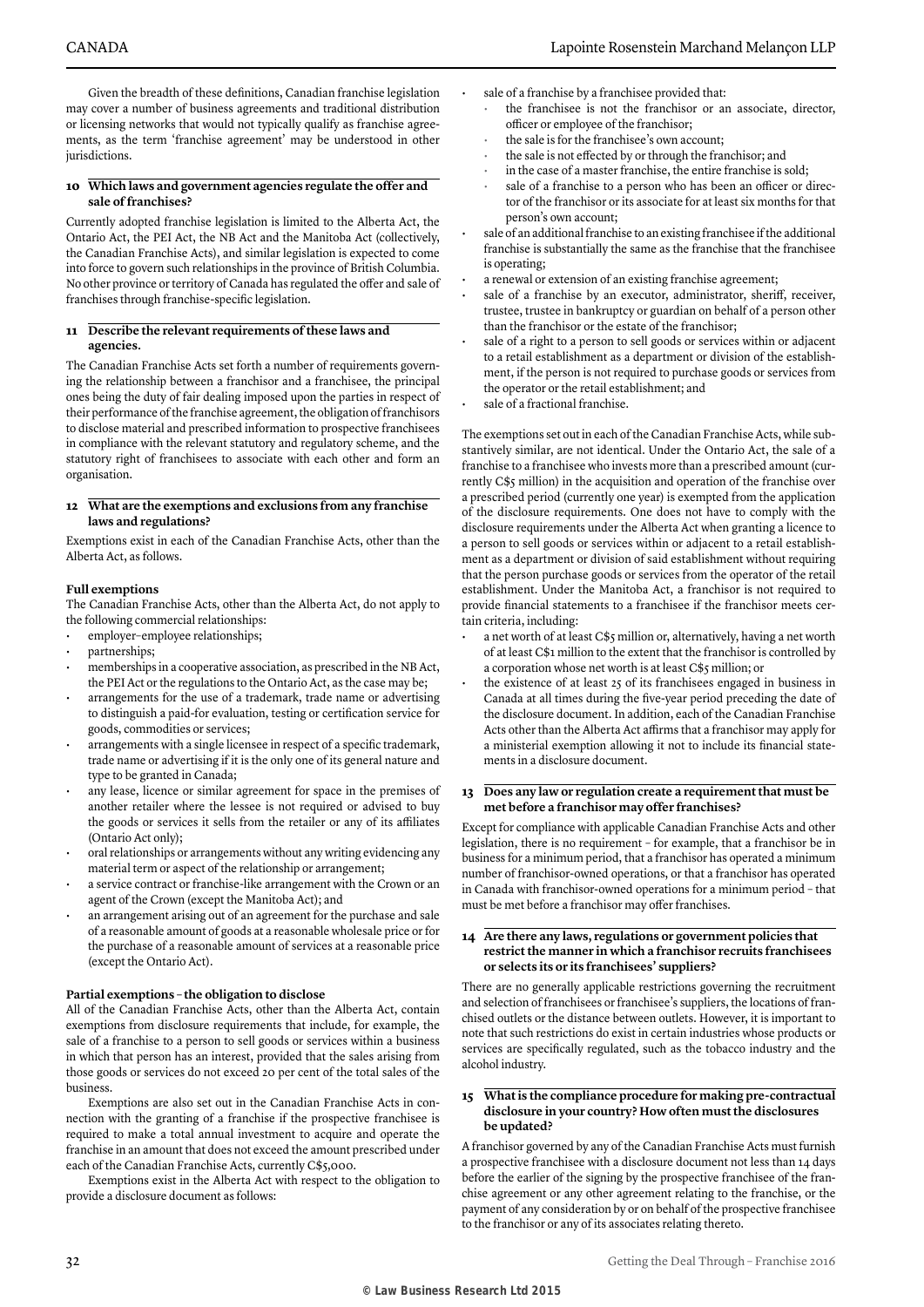All of the Canadian Franchise Acts, other than the Ontario Act, exclude confidentiality and site selection agreements from the definition of franchise agreements for the application of the disclosure requirements. In addition, the Alberta Act also exempts agreements that only contain terms and conditions relating to a fully refundable deposit (that is, a deposit that does not exceed 20 per cent of the initial franchise fee and is refundable without any deductions or any binding undertaking of the prospective franchisee to enter into any franchise agreement).

A franchisor must also furnish a prospective franchisee under each of the Canadian Franchise Acts with a description of any 'material change' as soon as practicable after the change has occurred and prior to the earlier of the signing of any agreement or the payment of any consideration by the prospective franchisee in relation to the franchise. A 'material change' is defined as a change (even if not yet implemented in certain cases) in the business, operations, capital or control of the franchisor or any of its associates, or in the franchise system, which change would reasonably be expected to have a significant adverse effect on the value or price of, or on the decision to acquire, the franchise.

**16 In the case of a sub-franchising structure, who must make pre-sale disclosures to sub-franchisees? If the sub-franchisor must provide disclosure, what must be disclosed concerning the franchisor and the contractual or other relationship between the franchisor and the sub-franchisor?**

Each of the Canadian Franchise Acts imposes the obligation to disclose upon 'franchisors', the definition of which includes a sub-franchisor with regard to its relationship with a sub-franchisee. Accordingly, pre-sale disclosures must be made to a sub-franchisee by the sub-franchisor in accordance with the same procedural and substantive requirements, and exemptions pertaining thereto, that apply to franchisors with regard to their relationships with their franchisees. Moreover, information regarding a sub-franchisor's relationship with the franchisor must be disclosed to a prospective sub-franchisee, but only to the extent that such information constitutes a material fact or is necessary for the sub-franchisor to properly acquit itself of its duty to furnish the information expressly prescribed by the relevant statutory and regulatory provisions governing disclosure.

#### **17 What information must the disclosure document contain?**

The regulations under each of the Canadian Franchise Acts require that general information concerning the franchisor be included in the relevant disclosure document. Such information includes the history of the franchisor, the business background of its directors, the general partners and the officers of the franchisor, and whether any of those persons has been subject to bankruptcy or insolvency proceedings or has been previously convicted of fraud or unfair or deceptive business practices. While substantively similar, the list of information that must be disclosed under each of the Canadian Franchise Acts is not identical.

Financial statements must be included in the disclosure document governed by the Canadian Franchise Acts, although the requirements set out in the regulations adopted under the Alberta Act (Alberta Regulations) differ substantially from those adopted under the other Canadian Franchise Acts. For instance, the latter regulations compel the inclusion in each disclosure document of statements regarding initial 'risk factors', whereas those are not required under the Alberta Regulations.

The disclosure document must also include all 'material facts'. This encompasses any information about the business, operations, capital or control of the franchisor, its associates or the franchise system that would reasonably be expected to have a significant effect on the decision to acquire or the value of the franchise.

#### **18 Is there any obligation for continuing disclosure?**

None of the Canadian Franchise Acts require continuing disclosure beyond the signing of the franchise agreement or the payment of any consideration by the prospective franchisee to the franchisor with respect to the franchise, whichever occurs first. Before this point, any material change, defined as any change or prescribed change that could reasonably be expected to have a significant adverse effect on the value or the price of the franchise to be granted or on the decision to acquire the franchise, must be brought to the prospective franchisee's attention as soon as practicable.

Despite the lack of explicit continuing disclosure requirements, each of the Canadian Franchise Acts contains a broadly stated obligation of fair dealing. The possibility cannot yet be ruled out that Canadian courts might interpret fair dealing as requiring disclosure of certain material information under certain circumstances.

#### **19 How do the relevant government agencies enforce the disclosure requirements?**

Disclosure requirements are typically enforced by the affected parties rather than by government agencies as the interests are generally considered to be private rather than public.

**20 What actions can franchisees take to obtain relief for violations of disclosure requirements? What are the legal remedies for such violations? How are damages calculated? If the franchisee can cancel or rescind the franchise contract, is the franchisee also entitled to reimbursement or damages?**

Under each of the Canadian Franchise Acts, an action for damages or rescission may be instituted by the franchisee for non-compliance. The NB Act provides that a party to a franchise agreement may, in the event of a dispute with another party to such agreement, trigger a mandatory alternative dispute resolution mechanism (mediation). The foregoing does not, however, preclude any party to such franchise agreement from availing itself of other recourses available under contract or at law.

#### **Rescission**

Pursuant to all Canadian Franchise Acts, other than the Alberta Act, a franchisee may rescind the franchise agreement without penalty or obligation: 'for late disclosure', no later than 60 days after receiving the disclosure document if the franchisor failed to provide said document or a statement of material change within the prescribed time or if the contents of the disclosure document do not satisfy statutory requirements; or 'for absence of disclosure', no later than two years after entering into the franchise agreement. In either case, within 60 days of the effective date of rescission the franchisor must:

- purchase from the franchisee any remaining inventory, supplies and equipment purchased pursuant to the franchise agreement, at a price equal to the purchase price paid by the franchisee, and refund any other money paid by the franchisee; and
- compensate the franchisee for the difference between any losses incurred in acquiring, setting up and operating the franchise, and any amounts paid or refunded pursuant to the preceding paragraph.

Should a franchisor fail to provide the disclosure document as required under the Alberta Act, the prospective franchisee is entitled to rescind the franchise agreement by giving a cancellation notice to the franchisor or its associate, as the case may be, no later than the earlier of 60 days after receiving the disclosure document or two years after the grant of the franchise.

The franchisor does not have an obligation to purchase any of the franchisee's assets under the Alberta Act but must instead, within 30 days after receiving a cancellation notice, compensate the franchisee for any net losses incurred by the latter in acquiring, setting up and operating the franchised business.

#### **Damages**

Pursuant to all Canadian Franchise Acts, other than the Alberta Act, if a franchisee suffers a loss because of a misrepresentation contained in the disclosure document or in a statement of a material change or as a result of the franchisor's failure to comply with any disclosure requirements, the franchisee has a right of action for damages against the franchisor, the franchisor's broker (if any), the franchisor's associates, every person who signed the disclosure document or statement of material change and, under the Ontario Act, the franchisor's agent, all of whom are jointly and severally liable.

Under the Alberta Act, a franchisee who suffers a loss resulting from a misrepresentation contained in a disclosure document has a right of action for damages against the franchisor and every person who signed the disclosure document, on a joint and several basis.

#### **21 In the case of sub-franchising, how is liability for disclosure violations shared between franchisor and sub-franchisor? Are individual officers, directors and employees of the franchisor or the sub-franchisor exposed to liability? If so, what liability?**

Liability is imposed on franchisors and sub-franchisors for misrepresentations contained in a disclosure document, although the extent and scope of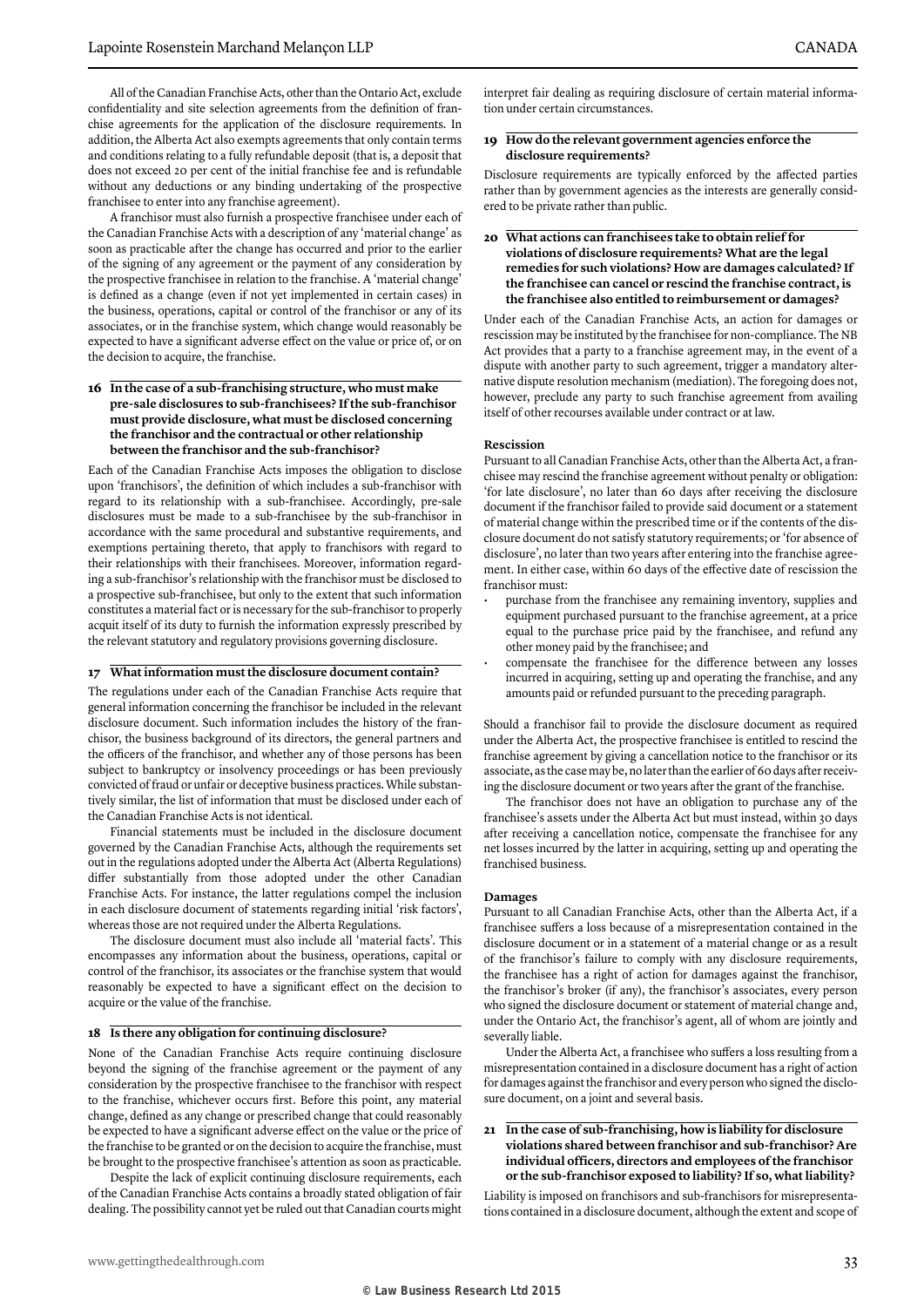such liability is contingent upon the applicable franchise legislation. Where a franchisor and a sub-franchisor are found liable for misrepresentations contained in a disclosure document, their liability will be of a joint and several nature.

Generally, the officers, directors and employees of a company cannot be sued in their personal capacity for the debts and obligations of the company. Accordingly, a key advantage presented by the subsidiary structure is the creation of a generally effective shield for the foreign franchisor seeking to avoid exposure to liabilities arising in Canada. Nevertheless, liability will not be entirely absorbed by the corporate subsidiary in those cases where a separate entity furnished a guarantee under the franchise agreement or breached its legal or statutory obligations in regards to the same.

The Canadian Franchise Acts extend liability for misrepresentations contained in a disclosure document to a much broader class of persons than those who would otherwise be liable under Canadian common law. Under the Alberta Act, a franchisee has a right of action not only against the franchisor, but also against every person who signed the misrepresentative disclosure document. Similarly, each of the other Canadian Franchise Acts provide that a franchisee may not only claim damages for misrepresentation from the franchisor, but also from the broker and associate of the franchisor as well as every person who signed the relevant disclosure document or statement of material change. In light of the very broad statutory construction given to the term 'franchisor's associate', the principal owner or controlling shareholders of a franchisor who are personally involved in the granting or marketing of the franchise may qualify as franchisor's associates. Similarly, parent companies of Canadian subsidiaries incorporated for the purpose of conducting franchise operations in Canada may also qualify as franchisor's associates where such parent companies participate in the review or approval of the granting of a franchise.

**22 In addition to any laws or government agencies that specifically regulate offering and selling franchises, what are the general principles of law that affect the offer and sale of franchises? What other regulations or government agencies or industry codes of conduct may affect the offer and sale of franchises?**

General principles of law that may affect the offer and sale of franchises vary depending on the province in which a franchisor wishes to grant franchises.

In all provinces of Canada other than Quebec, general common-law principles regarding contract formation govern the offer and sale of franchises. In Quebec, franchise agreements are governed by the general principles of contract formation found in the Civil Code of Quebec and are generally regarded as contracts of adhesion. The Civil Code of Quebec, in an effort to correct a presumed economic imbalance between the parties, provides more favourable interpretation principles and a significantly broader margin of redress for the adhering party to a contract of adhesion than that which would be available absent a contract of adhesion. Furthermore, an abusive clause in a contract of adhesion will be considered null, or the obligation arising from it may be reduced by a court.

In addition, courts in Quebec have established that franchisors have an obligation to inform potential franchisees of any information in their possession that may have a decisive influence on the franchisee's will to contract. While franchising practitioners in Quebec have generally viewed this disclosure obligation as essentially similar to the obligation of franchisors under the Canadian Franchise Acts to disclose all 'material facts' to the franchisee (as discussed in question 17 above), Quebec courts may give it a broader interpretation – a recent case has found the franchisor liable for failing to disclose to the potential franchisee internal reports and documents commissioned and produced upon the franchisor's request and at its expense, such as feasibility studies in respect of potential locations and aptitude tests with respect to the potential franchisee.

#### **23 Other than franchise-specific rules on what disclosures a franchisor should make to a potential franchisee or a franchisee should make to a sub-franchisee regarding predecessors, litigation, trademarks, fees etc, are there any general rules on pre-sale disclosure that might apply to such transactions?**

There is no such general obligation to disclose under the common law system in Canadian provinces. Nevertheless, the civil law applicable in the province of Quebec does contain general principles applicable to all contracts. Article 1375 of the Civil Code of Quebec establishes that the duty of the parties to conduct themselves in good faith also extends to

pre-contractual negotiations and has generally been interpreted as imposing a positive obligation to inform the opposing party of any information which could affect its decision to enter into the contract. This diverges from the fair dealing provisions of the Canadian Franchise Acts that apply only in the 'performance and enforcement' of a franchise agreement.

The obligation to inform can be sanctioned in several ways depending on the situation. If the withheld information is sufficiently important that it would have caused the franchisee not to contract or to contract on different terms, the franchisee's consent is considered to have been vitiated, either due to error under article 1400 of the Civil Code of Quebec (if withheld inadvertently) or fraud under article 1401 (if withheld intentionally). In such cases, the franchisee can apply for annulment of the agreement and damages.

If the withheld information is not important enough to affect the validity of the contract, or if it is but the franchisee nevertheless prefers to maintain the agreement, the franchisee can simply claim damages or a reduction of its obligations set out in the franchise agreement equivalent to the damages to which it would otherwise be entitled.

#### **24 What actions may franchisees take if a franchisor engages in fraudulent or deceptive practices in connection with the offer and sale of franchises? How does this protection differ from the protection provided under franchise sales disclosure laws?**

The rights conferred by each of the Canadian Franchise Acts are in addition to, and do not derogate from, any other right, remedy or recourse that a franchisee may have in law.

Judicial decisions emanating from the common law provinces reflect a general and growing affirmation of the common law duty of good faith in franchising, the substantive requirements of which will be conditioned by the specific set of circumstances surrounding the formation of the franchise agreement and the conduct of both parties. Where the courts find that there has been a breach of such duty of good faith, the franchisor may be found liable to the franchisee for its damages. Not every breach of such duty will constitute a fundamental breach of the franchise agreement, which fundamental breach would excuse the franchisee from future performance under the agreement.

In addition, pursuant to article 1401 of the Civil Code of Quebec, an error by a party induced by a fraud committed by the other party, or with its knowledge, will nullify consent whenever, but for the error, the misled party would not have contracted or would have contracted on different terms. It is important to note that in Quebec silence may amount to a misrepresentation. Such a fraud could be sanctioned with damages and annulment of the contract or, should the franchisee prefer to maintain the contract, a reduction of its obligations set out in the franchise agreement equivalent to the damages to which it would otherwise be entitled.

#### **Legal restrictions on the terms of franchise contracts and the relationship between parties** i**n a franchise relationship**

#### **25 Are there specific laws regulating the ongoing relationship between franchisor and franchisee after the franchise contract comes into effect?**

Other than the Canadian Franchise Acts, there are no specific statutes directly affecting the franchise relationship.

#### **26 Do other laws affect the franchise relationship?**

The ongoing franchise relationship is subject to generally applicable federal and provincial statutes and the principles of contractual law that emanate from the common law or, in Quebec, the civil law.

Canadian courts have been pragmatic in their approach to ongoing relational matters as they relate to franchising. The clear and express terms of a franchise agreement will be determinative of the issues arising in connection with same. If such agreements are unclear on a given point, courts will generally construct the litigious terms in a manner that provides for a 'sensible commercial result'. This has not, however, prevented courts from rendering judgments against franchisors that excessively and unlawfully interfere with the economic interest of their franchisees.

#### **27 Do other government or trade association policies affect the franchise relationship?**

No other government policies or requirements directly affect the franchise relationship.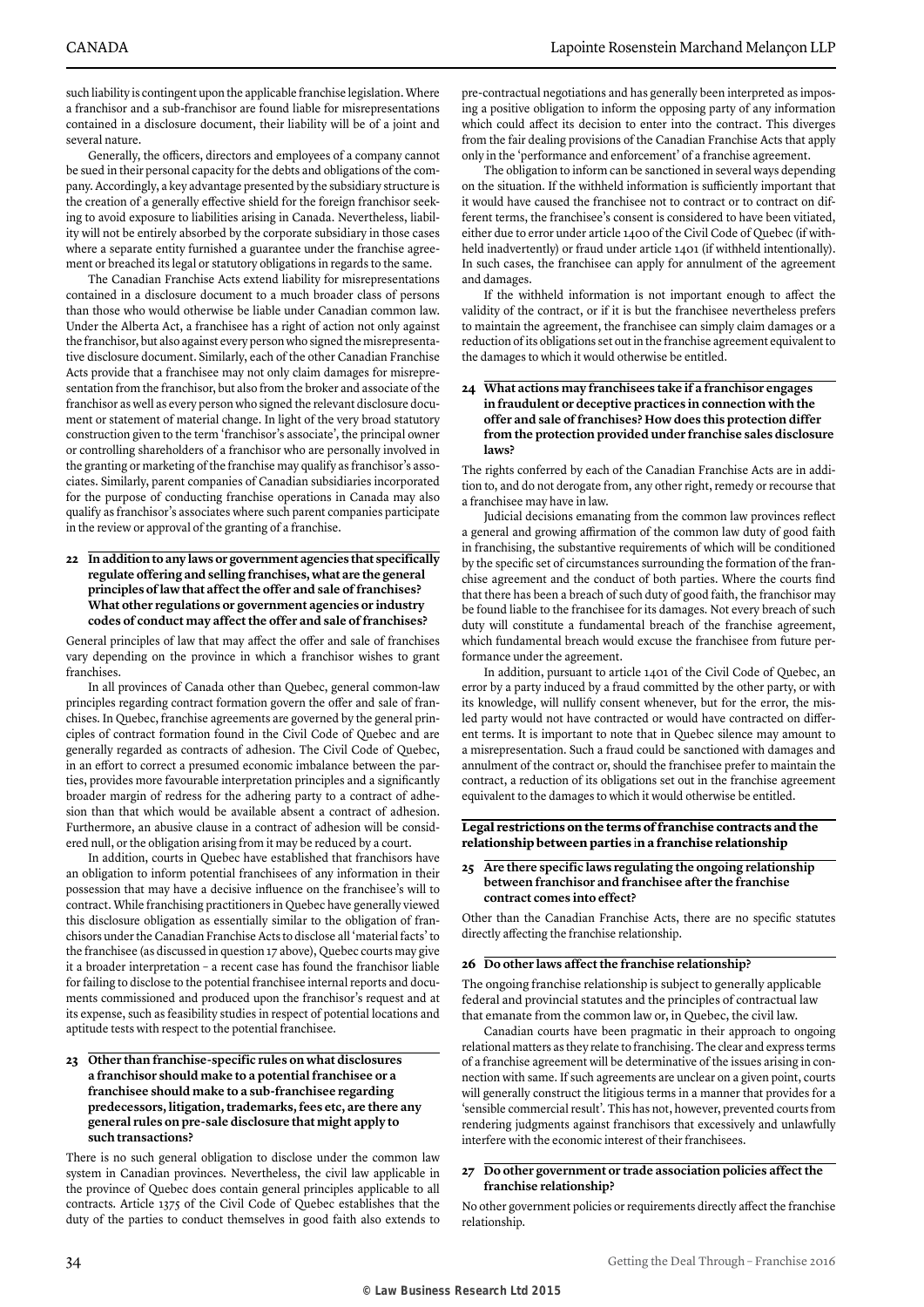#### **28 In what circumstances may a franchisor terminate a franchise relationship? What are the specific legal restrictions on a franchisor's ability to terminate a franchise relationship?**

There are no restrictions at law on the parties' rights to contractually establish termination rights and consequences arising upon termination. Nevertheless, courts may require that a material breach of the agreement be proven in order to permit its termination and will, from time to time, intervene to redress cases of abuse.

#### **29 In what circumstances may a franchisee terminate a franchise relationship?**

There are no rights at law that would specifically allow a franchisee to terminate the franchise relationship other than those applicable to all contracts under general principles of law and those expressly granted by the Canadian Franchise Acts. Similarly, there is no restriction precluding the parties from granting specific termination rights to a franchisee, although this is not often seen in typical franchise agreements used in Canada.

#### **30 May a franchisor refuse to renew the franchise agreement with a franchisee? If yes, in what circumstances may a franchisor refuse to renew?**

In Canada, a franchisor may refuse to renew a franchise agreement with its franchisee unless such renewal is contractually required. The franchisor may contractually subject such renewal to the signature by the franchisee of a new franchise agreement and other conditions, including performance goals that the franchisee is required to achieve.

#### **31 May a franchisor restrict a franchisee's ability to transfer its franchise or restrict transfers of ownership interests in a franchisee entity?**

A franchisor may contractually restrict a franchisee's ability to transfer its rights and interests under the franchise agreement, most notably by subjecting such transfer to the prior consent of the franchisor.

#### **32 Are there laws or regulations affecting the nature, amount or payment of fees?**

No general restrictions apply to payment of initial fees. Where franchises are involved in the sale of specifically regulated products or services, including liquor, medical or pharmaceutical products and services, however, a franchisor's ability to collect royalties on such sales may be restricted.

#### **33 Are there restrictions on the amount of interest that can be charged on overdue payments?**

Franchise agreements frequently set out the rates of interest charged on overdue fees and royalty payments. Section 347 of the Criminal Code (Canada) provides that anyone who enters into an agreement to receive interest, or who receives a payment or partial payment of interest, at an effective annual rate of interest (broadly defined) in excess of 60 per cent on the credit advanced, commits an offence thereunder.

In addition, section 4 of the Interest Act (Canada) specifies that unless the contract expresses the applicable rate of interest on an annualised basis, interest will only be recoverable at a rate of 5 per cent per annum despite the terms of the contract.

#### **34 Are there laws or regulations restricting a franchisee's ability to make payments to a foreign franchisor in the franchisor's domestic currency?**

A franchisee may be required to make payments in a foreign franchisor's domestic currency. Nevertheless, the Currency Act (Canada) precludes a Canadian court from rendering a judgment in any currency other than Canadian currency.

#### **35 Are confidentiality covenants in franchise agreements enforceable?**

Confidentiality covenants in franchise agreements are not only enforceable but highly advisable in light of the fact that recourse is only otherwise available under common law tort, as opposed to under any specific Canadian statute governing trade secrets or other confidential information. Confidentiality clauses can be for a longer duration than non-compete clauses.

#### **36 Is there a general legal obligation on parties to deal with each other in good faith? If so, how does it affect franchise relationships?**

The Canadian Franchise Acts impose a general obligation of fair dealing upon the parties to a franchise relationship.

It is established law in Canada that the relationship between a franchisor and a franchisee is generally not a fiduciary one.

The Supreme Court of Canada has recently found that there is an inherent duty for parties to honestly perform their contractual obligations. Canadian courts (even in provinces without franchise legislation) have also generally begun to read into franchise agreements an implied duty of simple good faith (as opposed to 'utmost good faith'). A perhaps more fulsome obligation exists under the Civil Code of Quebec, which imposes a legal requirement for all parties in matters governed by Quebec civil law to conduct themselves in good faith during contractual and pre-contractual dealings. Accordingly, the courts have stated that where the franchisor retains sole discretion to authorise, prevent or proceed with a particular course of action, the franchisor will have to exercise its discretion reasonably. In addition, the duty to act in good faith requires a prompt response to another party's request and the making of a decision within a reasonable period of time thereafter. Moreover, parties under a duty of good faith must also pay any amounts that are clearly owed to another party in a timely manner.

The duty to act in good faith does not necessarily preclude a franchisor from competing with its franchisee (assuming, of course, the absence of contractual exclusivity in favour of the franchisee). A franchisor that opts to compete with its franchisee must ensure that it continues to perform its legal obligations towards the latter and that it acts in such a way that the franchisee may continue to enjoy the benefits of its franchise. The common law principle of non-interference with the freedom of the parties to contract will often limit judicial interference in franchise agreements whose terms are found to accurately reflect the intent of the parties and are not patently inequitable. A determination as to whether a duty of good faith has been breached will be contingent upon all of the surrounding circumstances.

#### **37 Does any law treat franchisees as consumers for the purposes of consumer protection or other legislation?**

Consumer protection legislation in Canada has been enacted at the provincial level. The applicability of such legislation is generally restricted to transactions entered into for personal, family or household purposes and the legislation generally excludes from its ambit transactions entered into for business purposes. In a 2004 case before the Superior Court of Quebec, a franchisee sought to avail itself of protection under the Consumer Protection Act (Quebec) but was unsuccessful, the Court concluding that the tenor of the correspondence between the franchisee and the franchisor, as well as the nature of the franchise agreement, both clearly implied a commercial relationship falling outside of the scope of the legislation.

#### **38 Must disclosure documents and franchise agreements be in the language of your country?**

The Charter of the French Language (Quebec) compels businesses to prepare franchise agreements and disclosure documents in French for use in the Province of Quebec unless the parties have expressly agreed that another language may be used, which is not uncommon in circumstances where both parties are comfortable in such other language.

#### **39 What restrictions are there on provisions in franchise contracts?**

Franchise agreements often provide for exclusive territories and exclusive dealings with designated suppliers. These are not per se illegal, but are subject to competition law concerns relating to substantial lessening of competition and market barriers, including the exclusive dealings and abuse of dominance provisions of the Competition Act (Canada). Restrictions on the customers that the franchisee is entitled to serve may not be acceptable as they may be viewed as violating the market division prohibitions of the Competition Act or providing strong evidence of collusion pursuant to the same.

Resale price maintenance provisions set out in the Competition Act prohibit the franchisor from establishing a minimum price at which its products are sold. The mere suggestion of a minimum resale price by the manufacturer or the franchisor, other than on the labelling or packaging of the product, creates a presumption of violation of resale price maintenance provisions. All the same, franchisors may impose maximum prices as long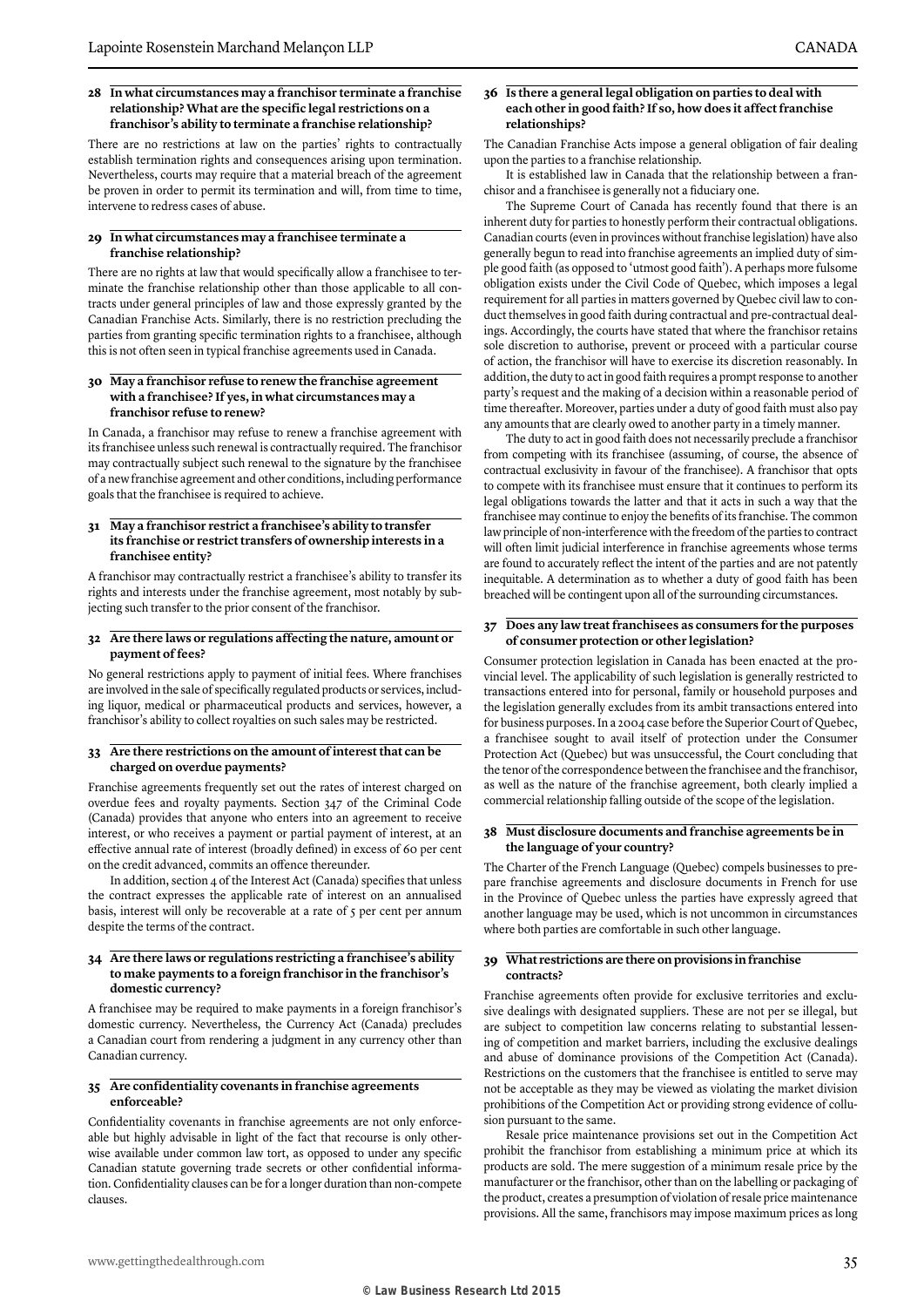as the latter are clearly referred to and defined in the franchise agreement and are not construed by courts as demonstrating an intent to establish an indirect minimum resale price. Accordingly, it is always prudent for franchisors to include disclaimers, whether in advertising or on packaging, to the effect that franchisees are at liberty to establish their own resale prices. Furthermore, it is preferable to contractually provide that prices are only suggested and that the failure of the franchisee to adhere to the suggested prices will not result in termination of the franchise agreement or detrimentally affect the relations between the parties.

Franchisors who are deemed to control a market are also subject to review by the Competition Bureau under the abuse of dominance provisions in the Competition Act. As of 2009, the criminal pricing provisions addressing price discrimination, predatory pricing, geographic price discrimination and promotional allowances have been repealed with a view to promoting innovative pricing programmes and increasing certainty for Canadian businesses. Nonetheless, such pricing policies may be reviewed under civil provisions of the Competition Act where there is evidence of a likely substantial anti-competitive effect.

Non-competition covenants are closely monitored by the courts. All restrictive covenants raise restraint of trade concerns and, accordingly, only reasonable restrictions as to scope of action (described with sufficient particulars), duration and geographical reach will be upheld by the courts. Canadian courts will generally not write down or reduce restrictive covenants determined to be unreasonable, but will uphold or strike down the covenant in its entirety.

Lastly, all Canadian provinces permit the selection of a foreign governing law as long as doing so is not considered to be in fraud of the domestic law. That said, Canada is party to numerous international treaties such as the Vienna Convention on the International Sale of Goods – where the selected or applicable law is that of Canada, the foregoing Convention finds automatic application unless expressly set aside by the parties in their contract.

#### **40 Describe the aspects of competition law in your country that are relevant to the typical franchisor. How are they enforced?**

The Competition Act sets forth penal and civil recourses with respect to various practices, including those identified as conspiracies and collusion, abuse of dominance, price maintenance, promotional allowances and price discrimination, misleading advertising, deceptive marketing and pyramid selling, refusal to deal, exclusive dealing, tied selling, as well as certain other vertical market restrictions.

While the penal provisions of the Competition Act impose a higher burden of proof, their violation grants injured parties the right to sue for damages caused by such practices; those damages are restricted to actual loss and costs. On the other hand, reviewable practices are civil in nature and are subject to the exclusive jurisdiction of the Competition Tribunal, upon the request of the commissioner of competition or, as of late, at the request of a private party with leave from the Competition Tribunal to that effect. In this latter case, it should be noted that private litigants may only seek redress through orders as monetary awards are not provided for.

#### **Update and trends**

The province of British Columbia is considering adopting franchise legislation that would be consistent with the franchise legislation in force in five other Canadian provinces. The provincial government has already sought stakeholder and public comment on a proposed Franchises Act which would strive to balance the inequities in knowledge and experience between franchisors and franchisees. The feedback is expected to be reviewed by government officials, who will begin developing recommendations for the proposed legislation.

According to British Columbia's Ministry of Justice, the proposed franchise legislation would support the expansion of franchises by standardising regulatory requirements, while encouraging investment in the province. The legislation would govern all franchised businesses in British Columbia and would provide significant protections for small-business owners by requiring pre-contractual franchise disclosure. It would also regulate the sale of franchises more generally and provide for certain legal rights and protections in order to assist parties in resolving disputes.

The Commissioner of Competition heads the Competition Bureau and has broad powers of investigation and inquiry, such as search and seizure, examinations under oath, and ordering the production of physical evidence or records and wire tapping (in certain circumstances). Its enquiries are conducted under strict rules of confidentiality and its powers remain subject to the supervision of the courts. On the international level, the Competition Bureau has concluded numerous agreements of notification and mutual assistance with its international counterparts and is an active member of the International Competition Network.

#### **41 Describe the court system. What types of dispute resolution procedures are available relevant to franchising?**

The Constitution Act, 1867 sets out the areas of law with respect to which the federal government has the power to legislate (for example, intellectual property, bankruptcy, trade and commerce) and the areas of law with respect to which each provincial government has the power to legislate within provincial borders (eg, property and civil rights). Canada also has a dual court system. The Federal Court of Canada has jurisdiction over matters in respect of which jurisdiction as to subject matter is specifically conferred to it by statute, whereas the provincial courts have residual jurisdiction over remaining matters.

Choice of forum clauses are generally enforced by the Canadian courts, thus making it possible for the parties to choose that a non-Canadian court resolve any dispute or claim arising from any agreement. In addition, mediation and arbitration are viable and recognised mechanisms of dispute resolution across Canada. Furthermore, Canada is a signatory party to the United Nations Convention on the Recognition and Enforcement of Foreign Arbitral Awards. Both the federal and the provincial governments have also adopted substantially similar legislation to the UNCITRAL Arbitration Model Law.



1250 René-Lévesque Boulevard West Suite 1400 Montreal, Quebec H3B 5E9 Canada

#### **Bruno Floriani bruno.floriani@lrmm.com Marvin Liebman marvin.liebman@lrmm.com Marissa Carnevale marissa.carnevale@lrmm.com**

Tel: +1 514 925 6300 Fax: +1 514 925 9001 www.lrmm.com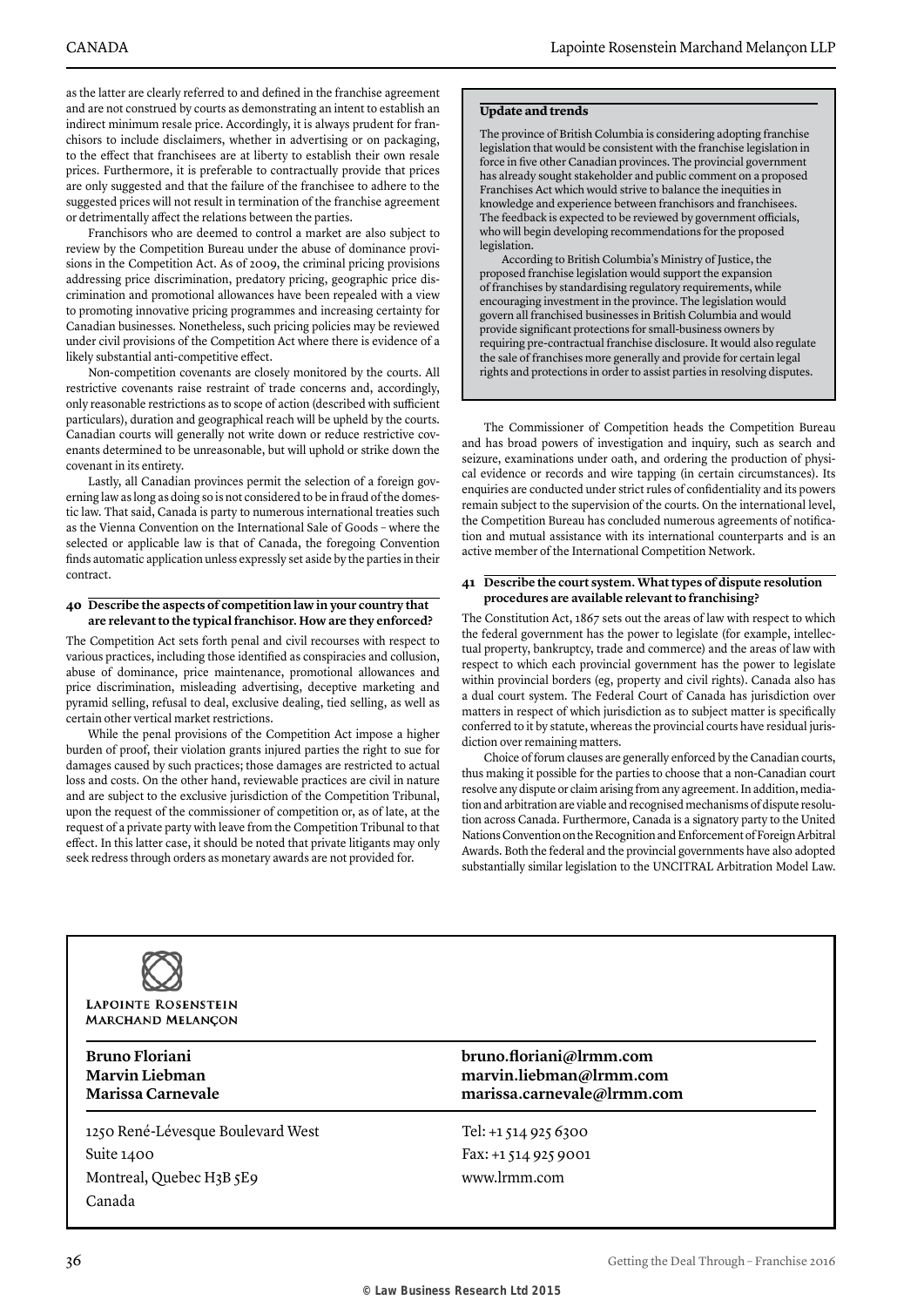To date, three provinces (Ontario, British Columbia and Saskatchewan) have incorporated mandatory pretrial mediation into their respective procedural statutes, and most provinces have enacted arbitration legislation.

#### **42 Describe the principal advantages and disadvantages of arbitration for foreign franchisors considering doing business in your jurisdiction.**

The principal advantages and disadvantages of arbitration for foreign franchisors in Canada are essentially the same as for local franchisors.

Arbitration has the main advantage of being confidential. Disputes between franchisors and franchisees do not become a matter of public record as would be the case with litigation in the judicial system. In addition, arbitration gives the parties a level of control which they may not otherwise have over some aspects of the dispute, such as choice of venue and forum and the selection of an arbitrator with expertise in franchise issues or the relevant technical or specialised fields. Arbitration agreements are final, reliable and not open to appeal; Canadian courts have generally refrained from intervening in such decisions. Finally, arbitration tends to be faster and cheaper than litigation, at least in theory.

As for its disadvantages, arbitration, like litigation, can become bogged down procedurally, diminishing the cost and time savings which often motivate its use. The lack of ability to appeal heightens risk for the parties that have no recourse against a bad decision. Some also argue that arbitration clauses which preclude access to the judicial system will prevent the use of proceedings such as injunctive or other equitable relief that can be obtained quickly to effectively end a breach of contract.

#### **43 In what respects, if at all, are foreign franchisors treated differently from domestic franchisors?**

There is no legal discrimination or heightened level of legal requirements for foreign franchisors. Nevertheless, depending on the vehicle they choose through which to export their franchises to Canada, foreign franchisors may find themselves subject to a different taxation regime than would domestic franchisors, and subject to certain notice requirements under the Investment Canada Act. As a practical matter, franchisees may be more hesitant to enter into a franchise agreement, particularly one where the obligations of the franchisor (for example, training, advertising) are numerous, in circumstances where the franchisor has no domestic presence of note.